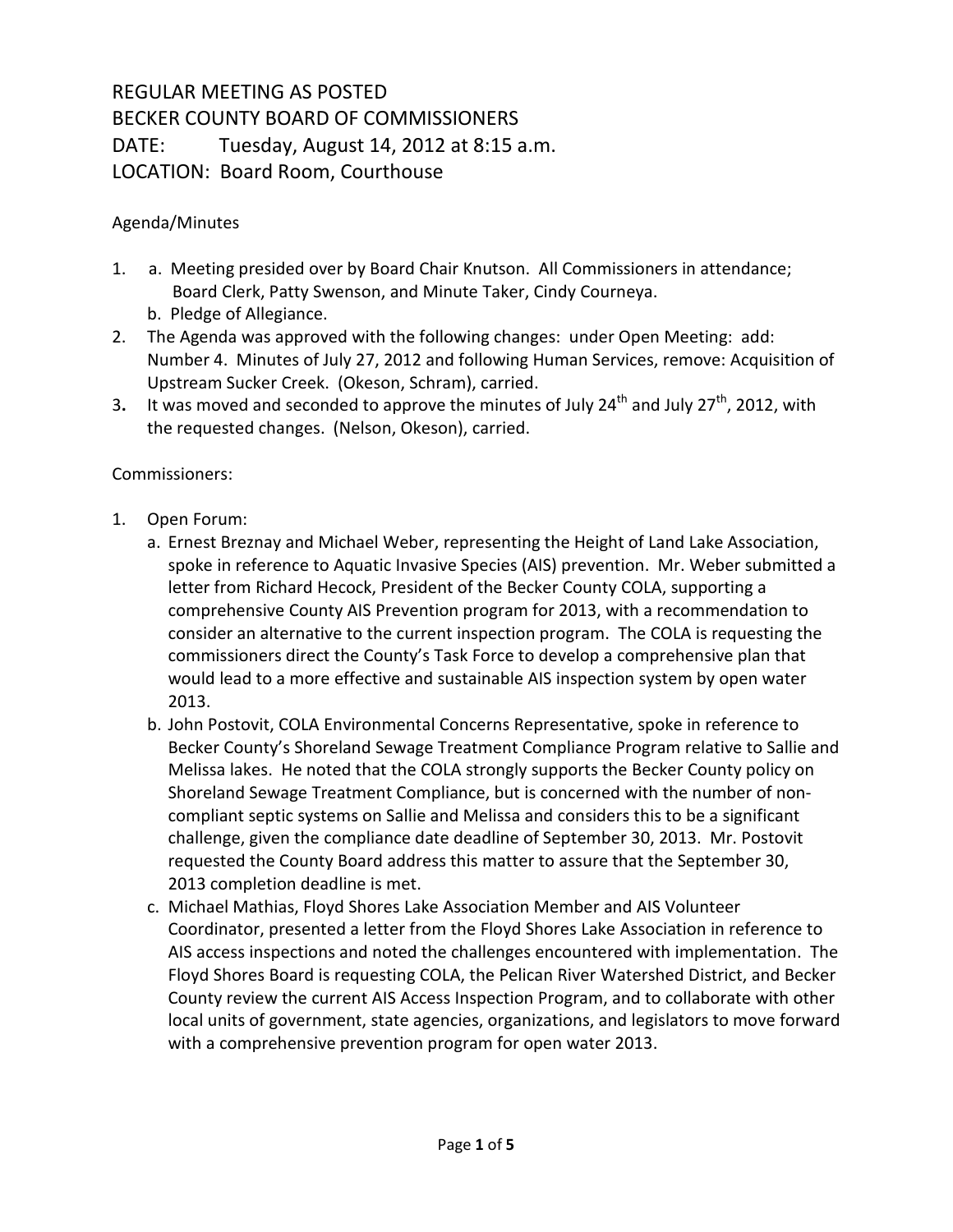- d. Barb Halbakken-Fischburg, President of the Lake Detroiters Association (LDA), presented a copy of a letter from the LDA to the City of Detroit Lakes, requesting they take the lead in expanding efforts to protect city lakes from the spread of AIS. There is a Public Information Meeting on AIS scheduled for Tuesday, August  $28<sup>th</sup>$  at 5:30 p.m. in the Detroit Lakes City Administration Building-Council Chambers. She stressed the need for an increase in local government involvement to coordinate a better comprehensive plan, funding, and staff resources for spring 2013. On behalf of the LDA, she urged the County to work with the State in the prevention of the spread of AIS. Board Chair Knutson noted that a round-table discussion may be added to the agenda for the next Board meeting on Tuesday, August 28, 2012.It was recommended to appoint another commissioner to the AIS Task Force, with the next meeting scheduled for September  $12<sup>th</sup>$ . Currently, Commissioner Schram has been attending.
- e. Terry Kalil, Vice-President of the COLA, spoke on behalf of Richard Hecock, President of the Becker County COLA in reference to AIS prevention, noting that volunteers cannot do this alone and stressing the need for a new model.
- f. Gary Nansen introduced himself as an applicant for the Pelican River Watershed District Board of Managers position.
- 2. Reports and Correspondence:
	- a. Commissioner Schram:
		- i. Reported on the following meetings: Becker County Council on Aging, Wild Rice Watershed District Advisory Board, and Highway Committee.
	- b. Commissioner Nelson:
		- i. Reported on the following meetings: Economic Development/Housing Authority, Human Services Committee, Sunnyside, and Board of Adjustment Meeting.
	- c. Commissioner Skarie:
		- i. Reported on the following meetings: Human Services Committee, Environmental Affairs Committee, and Prairie Lakes Municipal Solid Waste Authority.
	- d. Commissioner Okeson:
		- i. Reported on the following meetings: Regional Transit meeting with Mahnomen, White Earth and MN DOT, Economic Development/Housing Authority, and Highway Committee.
	- e. Commissioner Knutson:
		- i. Reported on the following meetings: Environmental Affairs Committee and Prairie Lakes Municipal Solid Waste Authority.
- 3. Appointments:
	- a. It was moved and seconded to appoint Gary Nansen to the Pelican River Watershed District Board of Managers. (Okeson, Schram), carried. It was noted that there was one other applicant for the position, Janna Ross.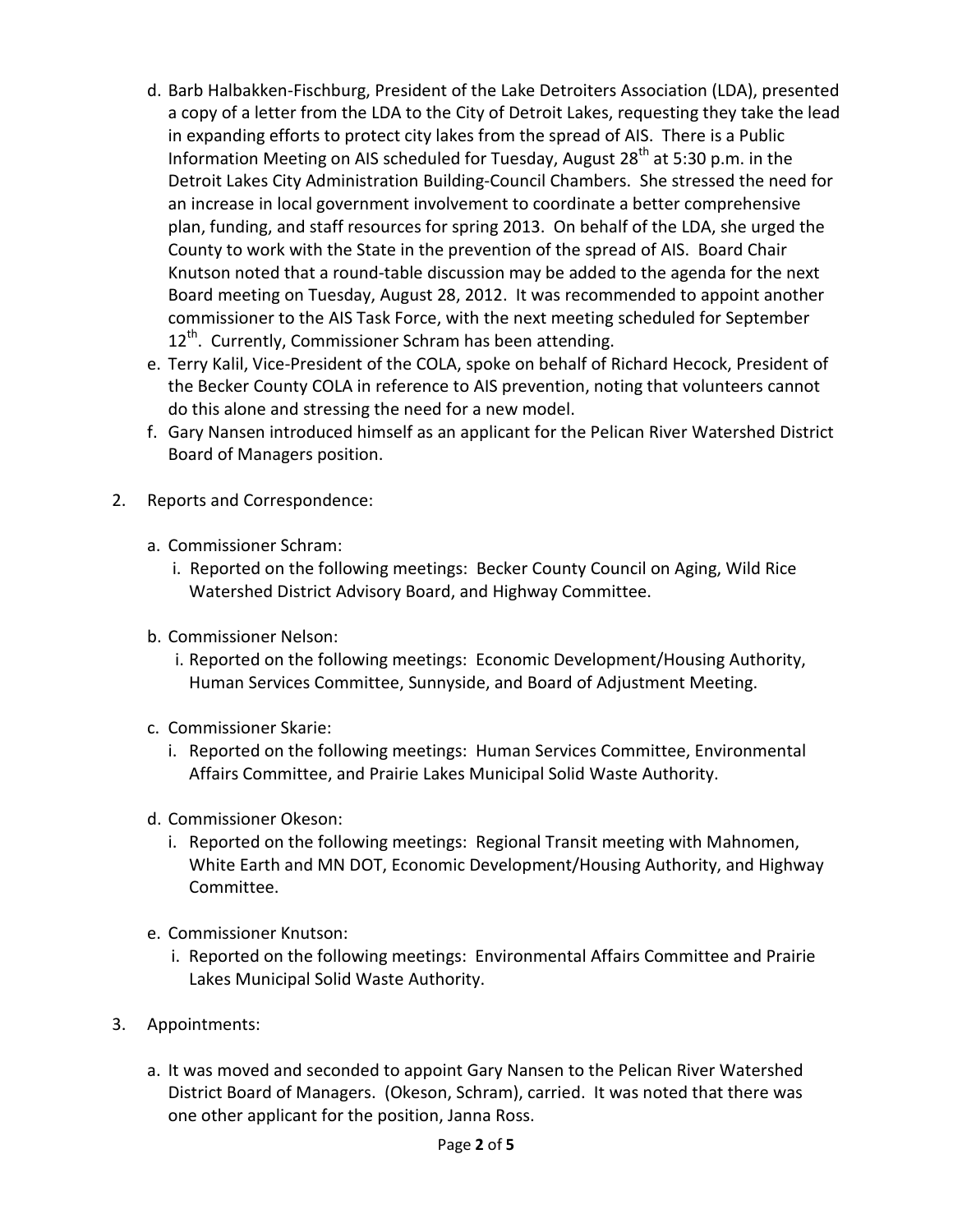- b. It was moved and seconded to appoint Dr. Morris Hund to the Sunnyside Board. (Nelson, Skarie), carried.
- c. It was moved and seconded to appoint Roger Boatman to the Becker County Board of Adjustments, to replace Clifford "Kip" Moore, due to his resignation. (Nelson, Okeson), carried.
- 4. West Central Juvenile Detention Center Agreement:
	- a. It was moved and seconded to approve the Third Amended West Central Juvenile Detention and Treatment Facility Cooperative Agreement. (Okeson, Nelson), carried. Commissioner Okeson noted the agreement has been reviewed by the Becker County Attorney's office.
- 5. County Administrator Position Update:
	- a. Board Chair Knutson announced that second round interviews for the County Administrator position are scheduled for Thursday, August 16, 2012, beginning at 8:00 a.m., in the Board Room of the Courthouse.

Auditor-Treasurer: Mary Hendrickson presented:

- 1. Licenses and Permits: There were none.
- 2. Election Workers' Compensation: Resolution 08-12-1C:
	- a. It was moved and seconded to approve Resolution 08-12-1C, to authorize the Auditor-Treasurer to compensate employees (election workers) at time and a half of their hourly rate for hours in excess of 40 hours for the week, to meet the election night and preelection staffing needs, as outlined in said resolution. (Okeson, Skarie), carried.
- 3. Change of Department of Motor Vehicle (DMV) Hours:
	- a. It was moved and seconded to approve a change in the Department of Motor Vehicle hours of operation to discontinue the Saturday schedule as of September 1, 2012, to provide proper notice of the change, and to authorize the Auditor-Treasurer, Ryan Tangen, to modify the hours of operation, as deemed necessary. (Okeson, Schram), carried.
- 4. Discussion on Upcoming Budget Review Meeting:

It was moved and seconded to approve the Budget Review meeting for Thursday, August 30, 2012, beginning at 8:15 a.m., in the Board Room of the courthouse. (Nelson, Skarie), carried.

Finance Committee: Mary Hendrickson presented:

1. It was moved and seconded to approve the Regular Claims, Over-90 Day Claims, and Auditor's Warrants (Tuesday Bills):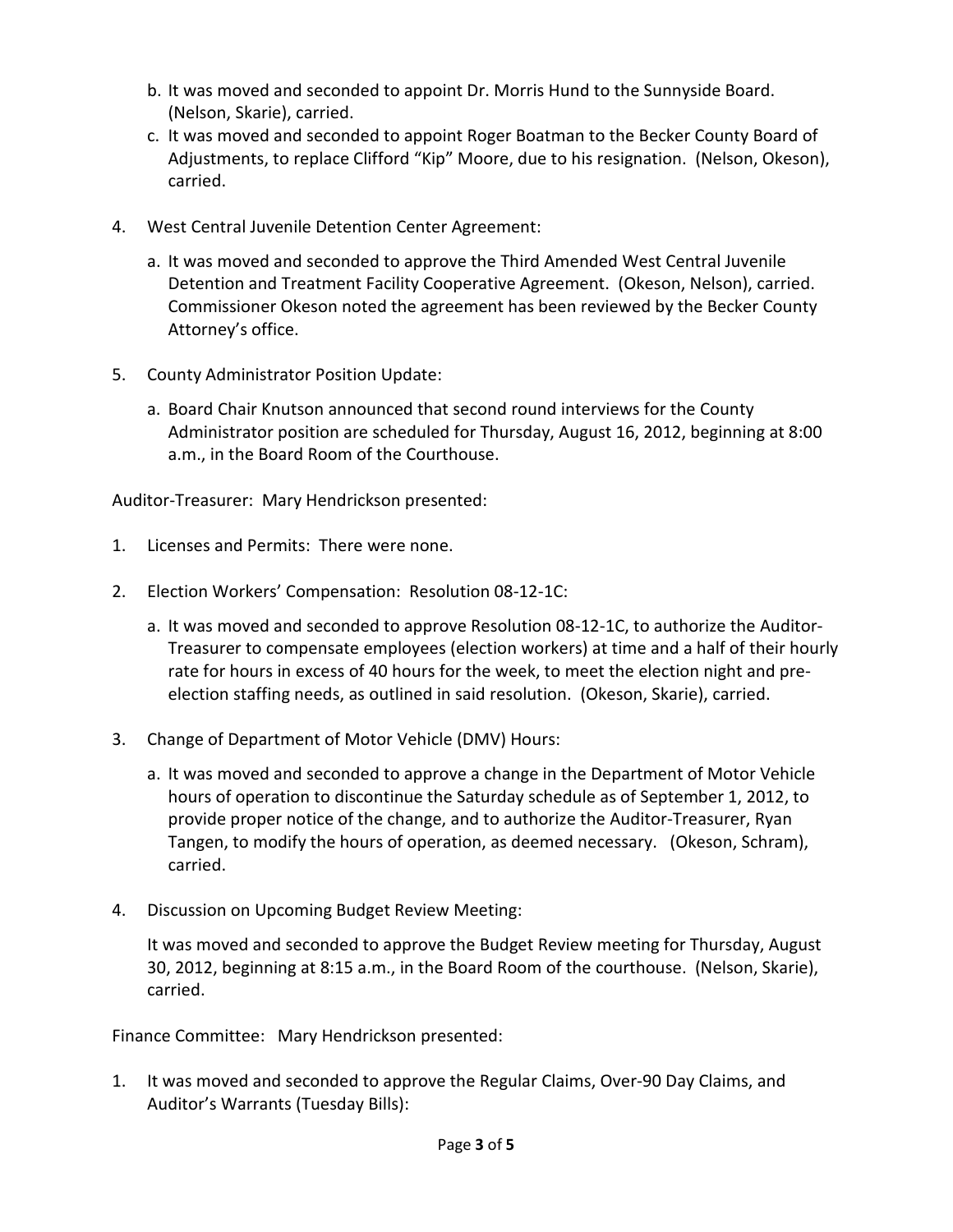- a. Over 90-Day Claims:
	- i. St. Mary's EMS in the amount of \$978.74 due to not receiving an invoice.
	- ii. Thrifty White Drug in the amount of \$501.33 due to not receiving an invoice.
	- iii. Johnson Lock and Key in the amount of \$7.21 due to misplaced invoice.
	- iv. Liberty Business in the amount of \$411.54 due to not receiving an invoice.
	- v. Locators & Supplies, Inc. in the amount of \$38.74 due to not receiving an invoice.
	- vi. PRT USA in the amount of \$7,920.50 due to misplaced invoice.
	- vii. RS Eden in the amount of \$36.35 due to misplaced invoice.
- b. Auditor's Warrants: (Tuesday Bills):
	- i. 07/24/12 in the amount of \$157,264.74
	- ii. 07/31/12 in the amount of \$247,585.00
	- iii. 08/02/12 in the amount of \$834.96
	- iv. 08/08/12 in the amount of \$31,008.69
- (Nelson, Schram), carried.
- 2. Information on the Sunnyside Care Center loan rate was presented and will be discussed at a later date.
- 3. It was moved and seconded to accept the Pass-Thru Grant-in-Aid funds for the Northwoods Trail Reapers Snowmobile Club, in the amount of \$8,125.00. (Schram, Okeson), carried.
- 4. It was moved and seconded to approve the purchase of additional resources, a new work station and computer for the Law Library, at an estimated cost of \$4,230, funded with fees collected in 2012. (Okeson, Schram), carried.

Assessor: Steve Carlson presented:

- 1. It was moved and seconded to approve the abatements for:
	- a. PIN #02.8188.000 in Audubon Township for the amount of \$92.00 due to assessor misread license plate.
	- b. PIN #22.8001.000 in Pine Point Township for the amount of \$48.00 due to error by local assessor on valuation.
	- c. PIN #28.8161.000 in Shell Lake Township for the amount of \$80.00 due to taxpayer moved travel trailer out of campground before January  $2^{nd}$ .
	- d. PIN #49.0124.004 in the City of Detroit Lakes for the amount of \$3,106.00 due to fire totally destroyed building and was unusable for entire year.
	- e. PIN #49.1091.000 in the City of Detroit Lakes for the amount of \$144.00 due to property owned by Becker County.

(Schram, Skarie), carried.

MN Department of Natural Resources (DNR): Resolution 08-12-1D: Tom Kucera presented:

1. It was moved and seconded to approve Resolution 08-12-1D, approving the State's proposed acquisition of lands from the Pelican River Watershed District, to include Parcel 17, Section 14, 139-41 (38.24 acres) and Parcel 18, Section 11, 139-41 (9.69 acres) for the purpose of establishing an addition to the Frank Wildlife Management Area. (Schram, Nelson), carried.